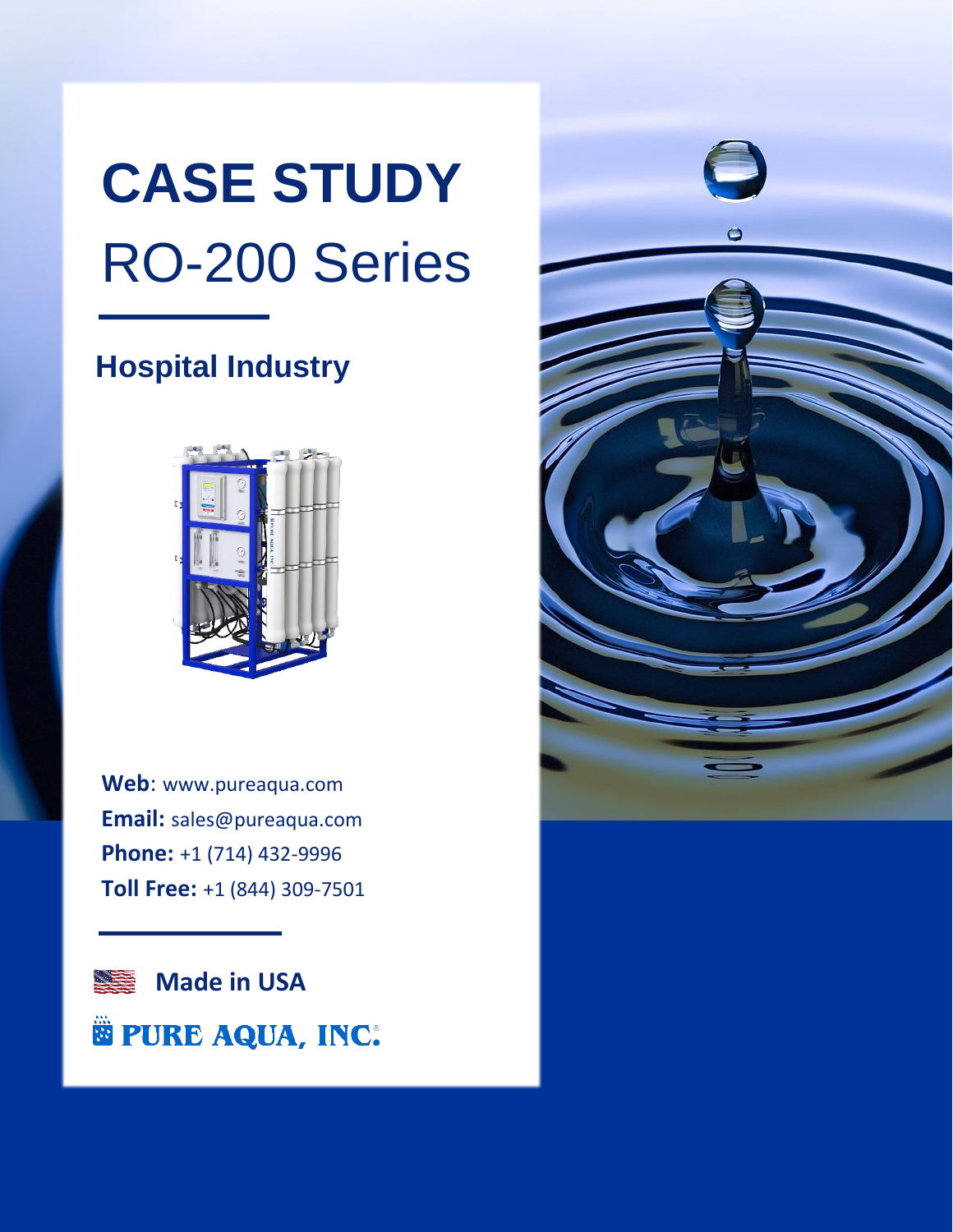# **Commercial RO Water Systems for Hospitals**

**Country**: Ecuador | **Capacity**: 2 X 15,000 GPD

#### **Challenge**

Water supplied to a hospital must be completely free of all contaminants and closest to its pure form. In order to preserve public health, the quality of water must abide by the specific requirements of hospital application. Since the supply is derived from well water, commonly known to be filled with harmful contaminants, a thorough purification system was necessary.

#### **Solution**

[Commercial RO water systems](https://www.pureaqua.com/commercial-reverse-osmosis-ro-systems/) were recommended for these applications due to the level of purification they are able to produce. Both systems were designed for new hospitals built in Mexico each for a specific application. One commercial RO water system was engineered to sterilize medical equipment while the other system was designed to be used in a medical laboratory. The capacity of each system generates about 15,000 GPD. Each system includes customized pre/post treatments to ensure that the level of quality required for each specific application is achieved.

\*Note: Water produced from commercial RO water systems cannot be used for human injection. \*

# Applied System

These systems are model # TW-15.0K-1040 of the RO-200 Series.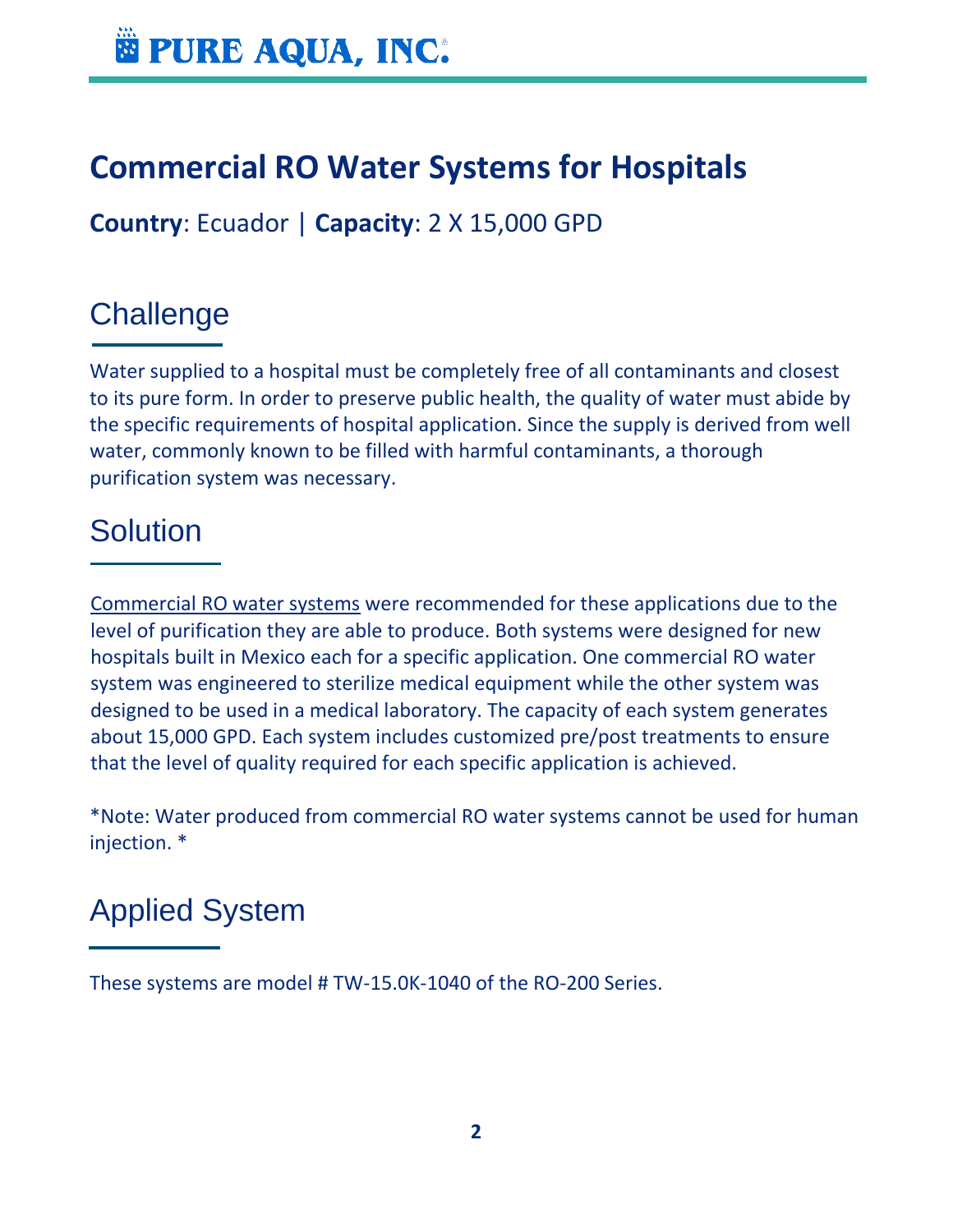

### Project Video



#### Features

- FRP pressure vessels
- Product and reject flow meters
- 4" TFC spiral wound Filmtec membranes (LC LE-4040)
- Heavy-duty high-pressure tubing
- Low pressure switch
- Electric inlet solenoid valve
- Corrosion resistant high-pressure throttling valve
- Pretreatment lockout
- Powder coated carbon steel frame
- Corrosion resistant high-pressure pump
- 220V/1Ph/60Hz power supply
- Pre/post-treatment and pump pressure gauges
- Heavy duty 5-micron cartridge pre-filter